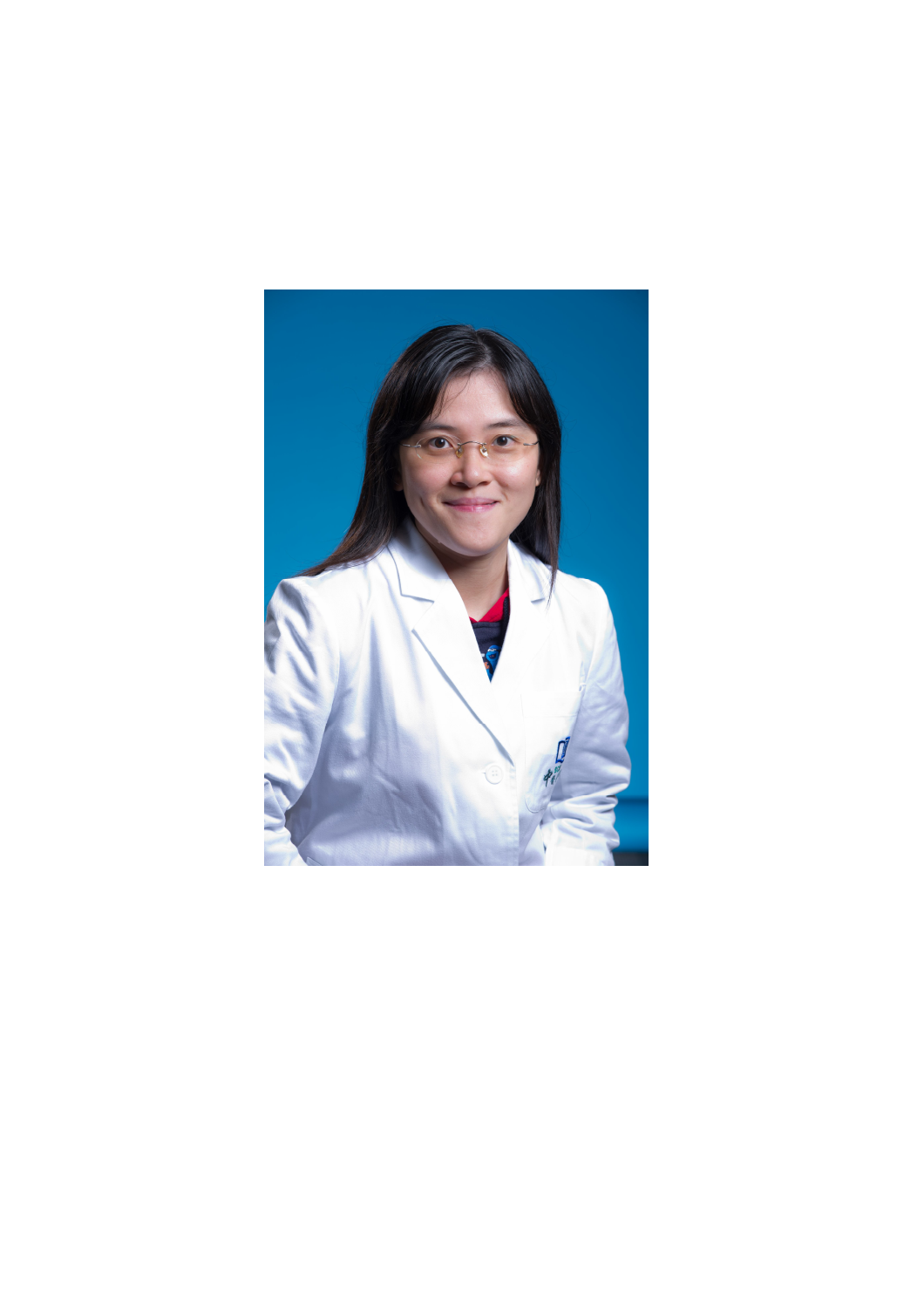# **CURRICULUM VITAE of Ms. Sally LEE (sallylee@hkbu.edu.hk)**

## **Name: Sally Lee**

## **Academic qualifications:**

| 1998.9-2001.7 B. Sc |       | Department of Biochemistry, The Chinese University of Hong Kong |
|---------------------|-------|-----------------------------------------------------------------|
| 2001.9-2003.7       | MPhil | Department of Biochemistry, The Chinese University of Hong Kong |

## **Previous position held:**

2003.8-2004.5 Research Assistant School of Chinese Medicine, Hong Kong Baptist University

## **Present position:**

2004.6- Technical Instructor Teaching Division, School of Chinese Medicine, Hong Kong Baptist **University** 

#### **Previous relevant research work:**

Technical expertise Cell Culture, Molecular Biology, Animal Handling, Flow Cytometry

#### **Four Representative publications in the past ten years**

- 1. Cho WC, Chung WS, **Lee SK**, Leung AW, Cheng CH, Yue KK Ginsenoside Re of Panax ginseng possesses significant antioxidant and antihyperlipidemic efficacies in streptozotocin-induced diabetic rats. *Eur J Pharmacol.* 2006;550(1-3):173-9.
- 2. Cho WC, Yip TT, Chung WS, **Lee SK**, Leung AW, Cheng CH, Yue KK. Altered expression of serum protein in ginsenoside Re-treated diabetic rats detected by SELDI-TOF MS. *J Ethnopharmacol.* 2006;108(2):272-9.
- 3. Yue KK, **Lee KW**, Chan KK, Leung KS, Leung AW, Cheng CH. Danshen prevents the occurrence of oxidative stress in the eye and aorta of diabetic rats without affecting the hyperglycemic state. *J Ethnopharmacol.* 2006;106(1):136-41.
- 4. Yue KK, Leung SN, Man PM, Yeung WF, Chung WS, **Lee KW**, Leung AW, Cheng CH. Alterations in antioxidant enzyme activities in the eyes, aorta and kidneys of diabetic rats relevant to the onset of oxidative stress. *Life Sci.* 2005;77(7):721-34.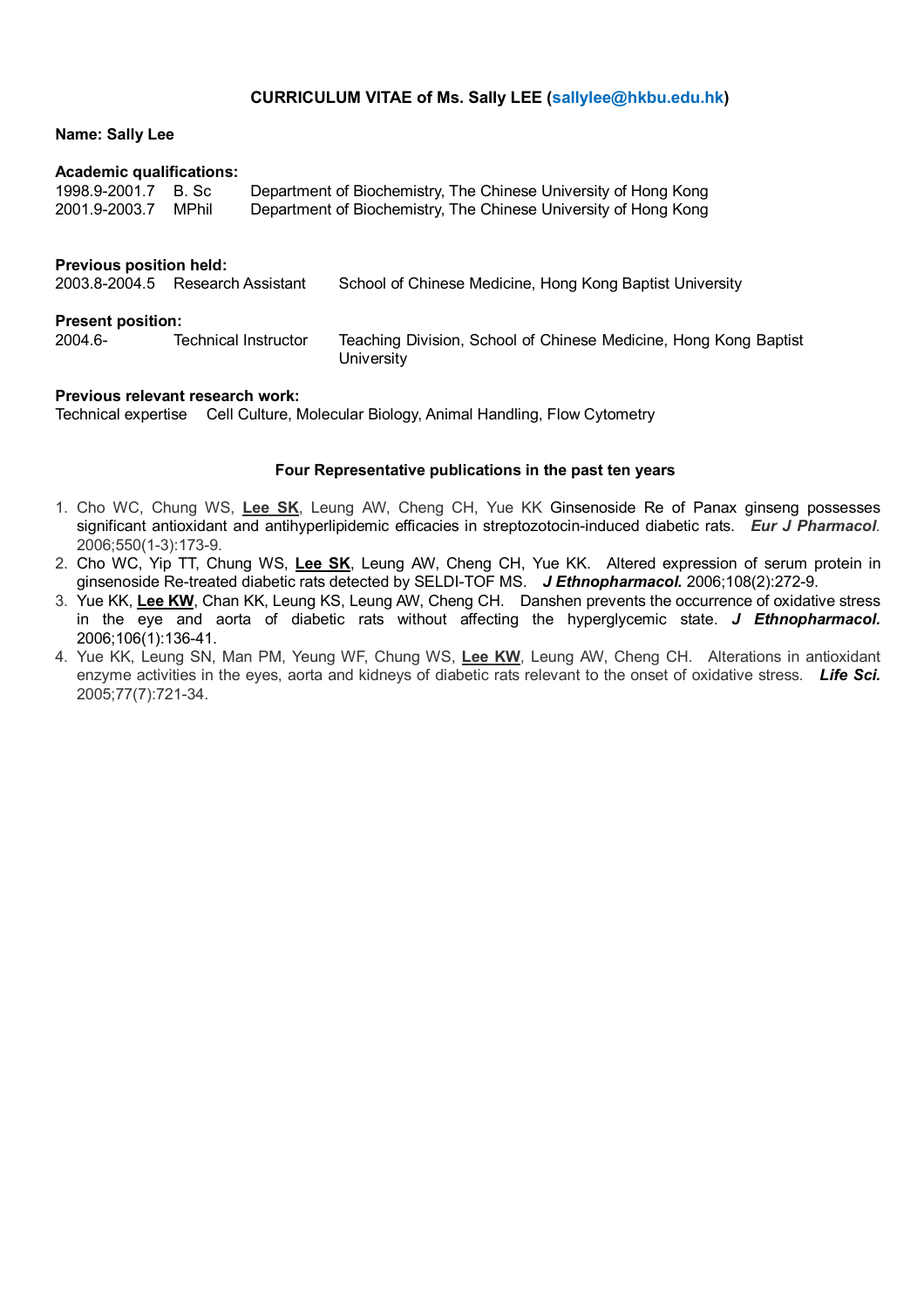# Name of Technical Staff: **Ms. Sally Lee**

| Role as the 1 <sup>st</sup> Equipment In-charge  |                | Role as the 2 <sup>nd</sup> Equipment In-charge |                                        |                |                         |
|--------------------------------------------------|----------------|-------------------------------------------------|----------------------------------------|----------------|-------------------------|
| <b>Equipment Name</b>                            | Location       | <b>Responsibilities</b>                         | <b>Equipment Name</b>                  | Location       | <b>Responsibilities</b> |
| SWITCHOVER SYSTEM INCLUDE: CONCOA                | <b>SCM 606</b> | 4                                               | Autoclave, 110L HIRAYAMA HV-110        | <b>SCM 605</b> | $\overline{2}$          |
| 526 SERIES SWITCHOVER                            |                |                                                 |                                        |                |                         |
| 2 x (NuAire Class II<br>Safety<br>Cabinet        | <b>SCM 606</b> | 3, 4                                            | Autoclave "Hirayama" HV-85             | <b>SCM 605</b> | 2                       |
| #NU-425-400E)                                    |                |                                                 |                                        |                |                         |
| Inverted Microscope Leica DM IL HC               | <b>SCM 606</b> | 3, 4                                            | Autoclave 'ALP' CL-40L                 | <b>SCM 605</b> | $\overline{2}$          |
| 2 x (CO2 incubator including a base stand        | <b>SCM 606</b> | 4                                               | Flow Cytometry System                  | <b>SCM 604</b> | 2, 3, 4                 |
| <b>NUAIR-N-4750E)</b>                            |                |                                                 |                                        |                |                         |
| CO2/O2 Incubator with Relative Humidity Model    | <b>SCM 606</b> | 4                                               | #125400 IVIS Luminar XR Imaging System | <b>SCM 602</b> | 2, 3, 4                 |
| No.: NUAIR-NU-4905E                              |                |                                                 |                                        |                |                         |
| Oxygen Control System including Fitting Tubing   | <b>SCM 606</b> | $\overline{4}$                                  | DeltaVision Personal Imaging System    | <b>SCM 604</b> | 3, 4                    |
| Model 2000 Cat. No. COY-8526220                  |                |                                                 |                                        |                |                         |
| Countess automated cell counter * with box of 50 | <b>SCM 606</b> | 3, 4                                            |                                        |                |                         |
| cell counting chambers and Trypan Blue           |                |                                                 |                                        |                |                         |
| Inverted Microscope Leica DM I RB                | <b>SCM 608</b> | 3, 4                                            |                                        |                |                         |
| Digital Camera                                   | <b>SCM 608</b> | 3, 4                                            |                                        |                |                         |
| 10 x (CO2 Incubator<br>NUAIR-NU-4750E            | <b>SCM 608</b> | 4                                               |                                        |                |                         |
| Including a stainless steel base stand)          |                |                                                 |                                        |                |                         |
| Neon Transfection System Cat. No.: MPK5000       | <b>SCM 608</b> | 3, 4                                            |                                        |                |                         |
| Concoa 526 Series Switchover                     | <b>SCM 608</b> | 4                                               |                                        |                |                         |
| Z Series Coulter Counter                         | <b>SCM 608</b> | 3, 4                                            |                                        |                |                         |
| 5 x (Biological Safety Cabinet 4 ft with a base  | <b>SCM 608</b> | 3, 4                                            |                                        |                |                         |
| stand, UV light, an additional service valve and |                |                                                 |                                        |                |                         |
| town gas connection service, Cat no:             |                |                                                 |                                        |                |                         |
| <b>NUAIR-NU-425-400E)</b>                        |                |                                                 |                                        |                |                         |
| Leica DMIL LED Inverted Microscope               | <b>SCM 608</b> | 3, 4                                            |                                        |                |                         |
| Leica DMI3000 B Inverted Microscope Imaging      | <b>SCM 608</b> | 3, 4                                            |                                        |                |                         |